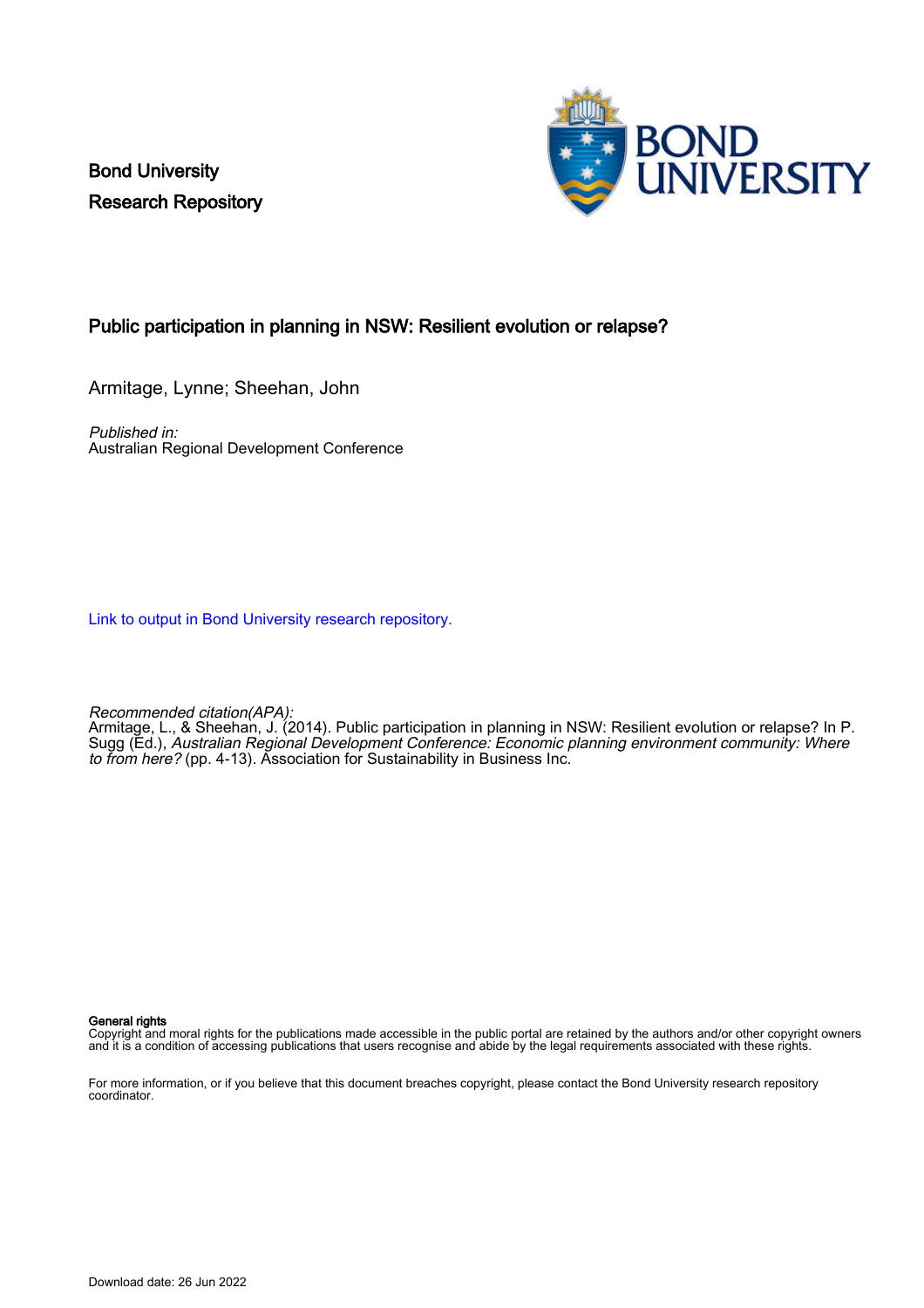## **Bond University [ePublications@bond](http://epublications.bond.edu.au?utm_source=epublications.bond.edu.au%2Ffsd_papers%2F71&utm_medium=PDF&utm_campaign=PDFCoverPages)**

[Faculty of Society and Design Publications](http://epublications.bond.edu.au/fsd_papers?utm_source=epublications.bond.edu.au%2Ffsd_papers%2F71&utm_medium=PDF&utm_campaign=PDFCoverPages) [Faculty of Society and Design](http://epublications.bond.edu.au/fsd?utm_source=epublications.bond.edu.au%2Ffsd_papers%2F71&utm_medium=PDF&utm_campaign=PDFCoverPages)

10-15-2014

# Public participation in planning in NSW: Resilient evolution or relapse?

Lynne Armitage *Bond University*, Lynne\_Armitage@bond.edu.au

John Sheehan *University of Technology, Sydney*

Follow this and additional works at: [http://epublications.bond.edu.au/fsd\\_papers](http://epublications.bond.edu.au/fsd_papers?utm_source=epublications.bond.edu.au%2Ffsd_papers%2F71&utm_medium=PDF&utm_campaign=PDFCoverPages) Part of the [Environmental Sciences Commons,](http://network.bepress.com/hgg/discipline/167?utm_source=epublications.bond.edu.au%2Ffsd_papers%2F71&utm_medium=PDF&utm_campaign=PDFCoverPages) and the [Urban Studies and Planning Commons](http://network.bepress.com/hgg/discipline/436?utm_source=epublications.bond.edu.au%2Ffsd_papers%2F71&utm_medium=PDF&utm_campaign=PDFCoverPages)

#### Recommended Citation

Lynne Armitage and John Sheehan. (2014) "Public participation in planning in NSW: Resilient evolution or relapse?" Australian Regional Development Conference. Albury, NSW, Australia.Oct. 2014.

http://epublications.bond.edu.au/fsd\_papers/71

This Conference Paper is brought to you by the Faculty of Society and Design at [ePublications@bond.](http://epublications.bond.edu.au) It has been accepted for inclusion in Faculty of Society and Design Publications by an authorized administrator of ePublications@bond. For more information, please contact [Bond University's](mailto:acass@bond.edu.au) [Repository Coordinator](mailto:acass@bond.edu.au).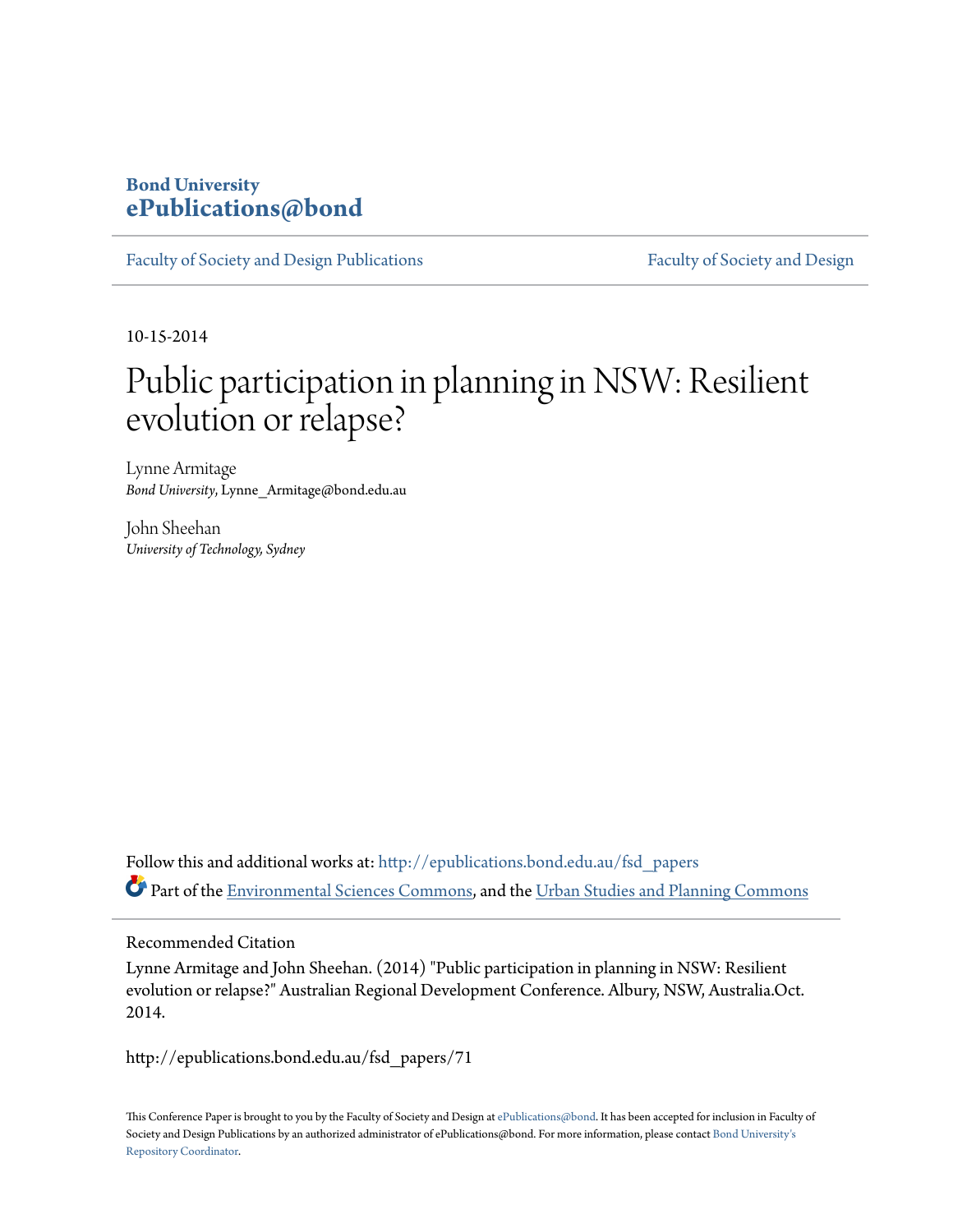**Public Participation in Planning in NSW: Resilient evolution or relapse?** 

Dr Lynne Armitage Faculty of Society and Design, Bond University Robina Q 4229

> And Professor John Sheehan Adjunct Professor, University of Technology Sydney NSW 2000

Paper presented at the Australian Regional Development Conference Albury (NSW) 15-17 Oct 2014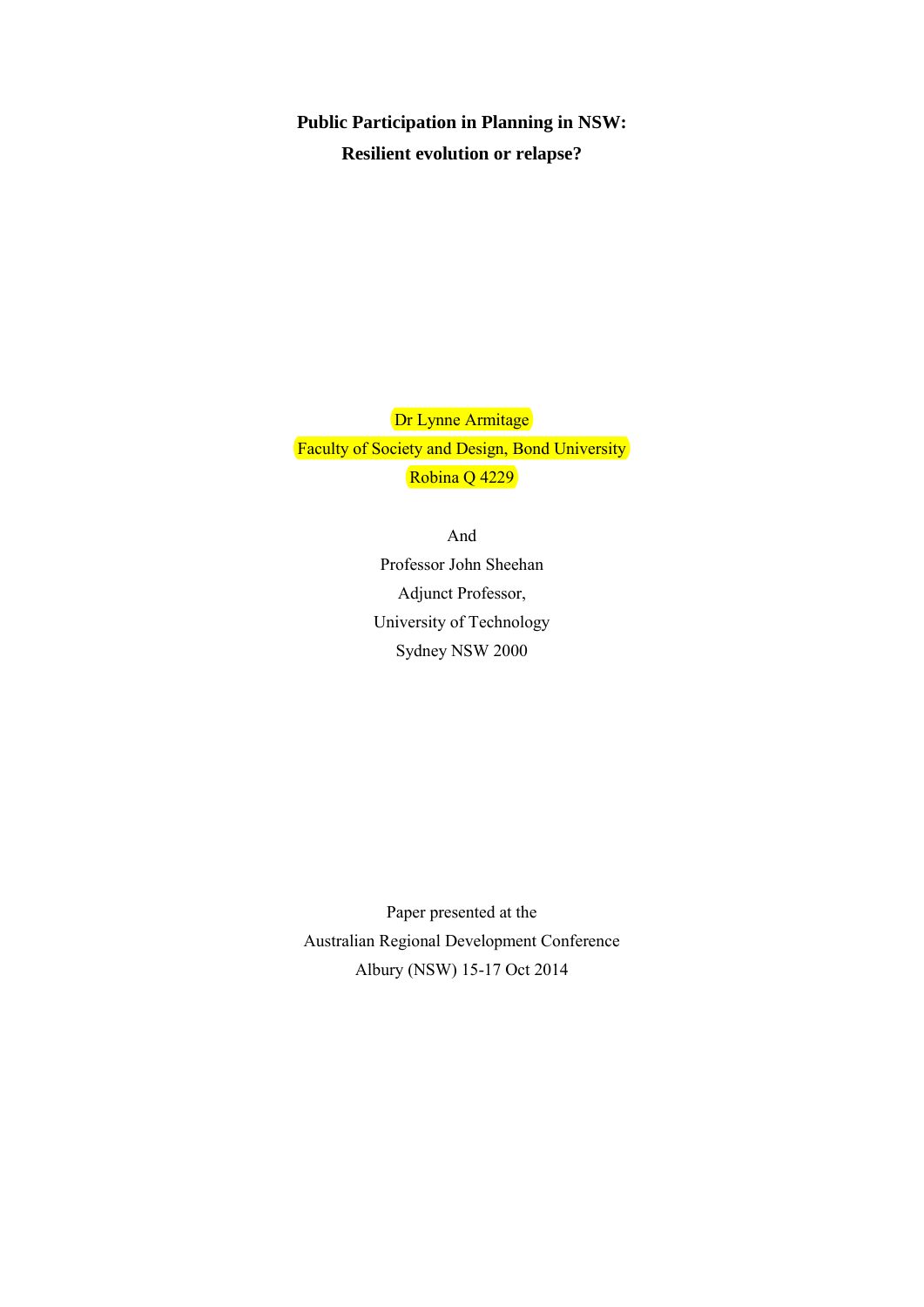#### **Public Participation in Planning in NSW:**

#### **Resilient evolution or relapse?**

**ABSTRACT**: *The Environmental Planning and Assessment Act 1979 and the Land and Environment Court Act 1979, comprise a legislative duo providing statutory control over the use of public and private property in the most populous state of Australia, New South Wales (NSW). Statutory planning in NSW arguably commenced in 1951 with the Cumberland Planning Scheme Ordinance which was in turn based upon pre-war English town and country planning, and is generally regarded as the foundation for much Australian planning.* 

 *Since 1979 the NSW planning regime has matured into a complex exclusory zoning system, which has been further developed through case law to the point where it may be considered the poster child for statutory land use planning in Australia. However, a new planning regime is now evolving in NSW which is intended to be less prescriptive and more adaptive to the growing population demands of the state.* 

 *In this critique, it is argued that the well tested 1979 regime ought not to have been completely replaced with the proposed legislation which reduces community standing when consent authorities consider applications for development approval including major projects. It is argued in this paper that public participation in the evolving statutory planning regime ought not to have been reduced merely to produce questionable improvements in timeframes to gain development approval.* 

#### **Introduction**

The White Paper*: A New Planning System for NSW* (*White Paper*) was released by the Minister for Planning and Infrastructure (DPI 2013) in April 2013 for public consultation and input by 28 June 2013. The overall need for recasting of the State's somewhat dated planning regime was generally supported publicly, and the Department of Planning and Infrastructure (DPI 2013 p. 12) in the *White Paper* stated

… the main purpose of the planning system is the promotion of economic growth and development in the State within a framework of environmental protection and enhancement of the population's life style…

and

… to do this, the planning system has to facilitate development that is sustainable. Sustainable development requires the integration of economic, environmental and social considerations in decision making, having regard to present and future needs…

The *White Paper* (p.12) then makes damning reference to the existing legislation, namely the *Environmental Planning and Assessment Act, 1979* (NSW) (*EPAA*) stating:

'…over time, the Act has become too complex and difficult to navigate and has not responded to the changing nature of our modern economy and society…'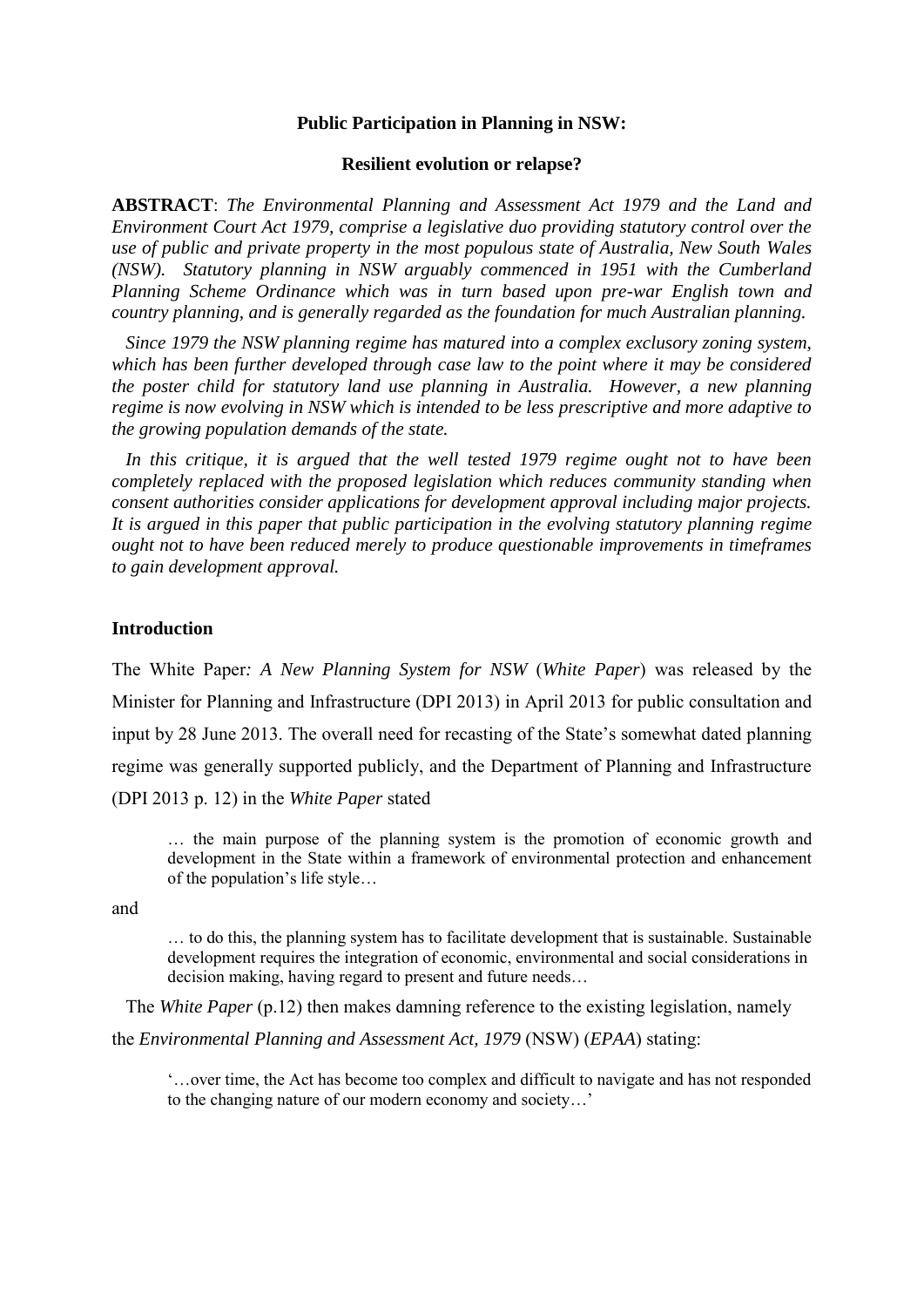There is also an assumption in the *White Paper* that a new regime for land use regulation will function apparently better than the current *EPAA*: '... [t]he purpose of this White Paper is to set out how the new planning system will function.'

 Before proceeding with a detailed analysis of the new planning system, the following section of this paper provides a brief genealogy of statutory land use regulation in NSW giving an historical context for the subsequent analysis.

#### **Planning Genealogy**

The first statutory land use planning in Australia arose in Western Australia in 1928 with the creation of a Metropolitan Town Planning Commission for Perth which was supported by legislation enabling the making of statutory plans.(Brown, Sherrard and Shaw 1969) However, initial attempts at land use planning in NSW were rudimentary Residential District Proclamations (RDPs) promulgated under the *Local Government Act 1919* s. 309 (NSW) which had the intention of voluntarily separating residential areas from industrial uses perceived as offensive. The first significant planning legislation in NSW was the *Local Government (Town and Country Planning) Amendment Act 1945* (NSW) which was based heavily on the *Town Planning Act 1932* (UK). The 1945 legislation enabled the making of Planning Scheme Ordinances and subsequently, the *Local Government (Amendment) Act 1951* (NSW) created the *County of Cumberland Planning Scheme Ordinance* (*Ordinance*) on 27 July 1951. The *Ordinance* introduced planning and zoning along UK lines prevailing in the 1930s and, importantly, included compensation provisions for those owners injuriously affected by the new zonings, in particular:

... [l]legislation providing for planning must ensure that those injuriously affected by a scheme and those from whom land is compulsorily acquired will not be unjustly treated, but the legislation must also ensure so far as possible that the community will not be forced to pay unreasonably. In order to achieve these results, there must be carefully detailed clauses in the Act saying whether compensation is or is not payable in particular circumstances, and just how the assessment of compensation is to be determined. Town and country planning legislation almost invariably provides that owners of property which is injuriously affected and loses value when the scheme comes into effect will be entitled to payment of compensation by the responsible planning authority, usually the local governing authority, or council.

(Brown, Sherrard and Shaw 1969, 365-366)

 The *Ordinance* also provided for the collection of betterment charges for those owners gaining beneficially from zoning, although never greatly successful in NSW, except as part of the compensation assessment arising from resumption of actual private ownership rights under (currently) the *Land Acquisition (Just Terms Compensation) Act 1991* (NSW). Specific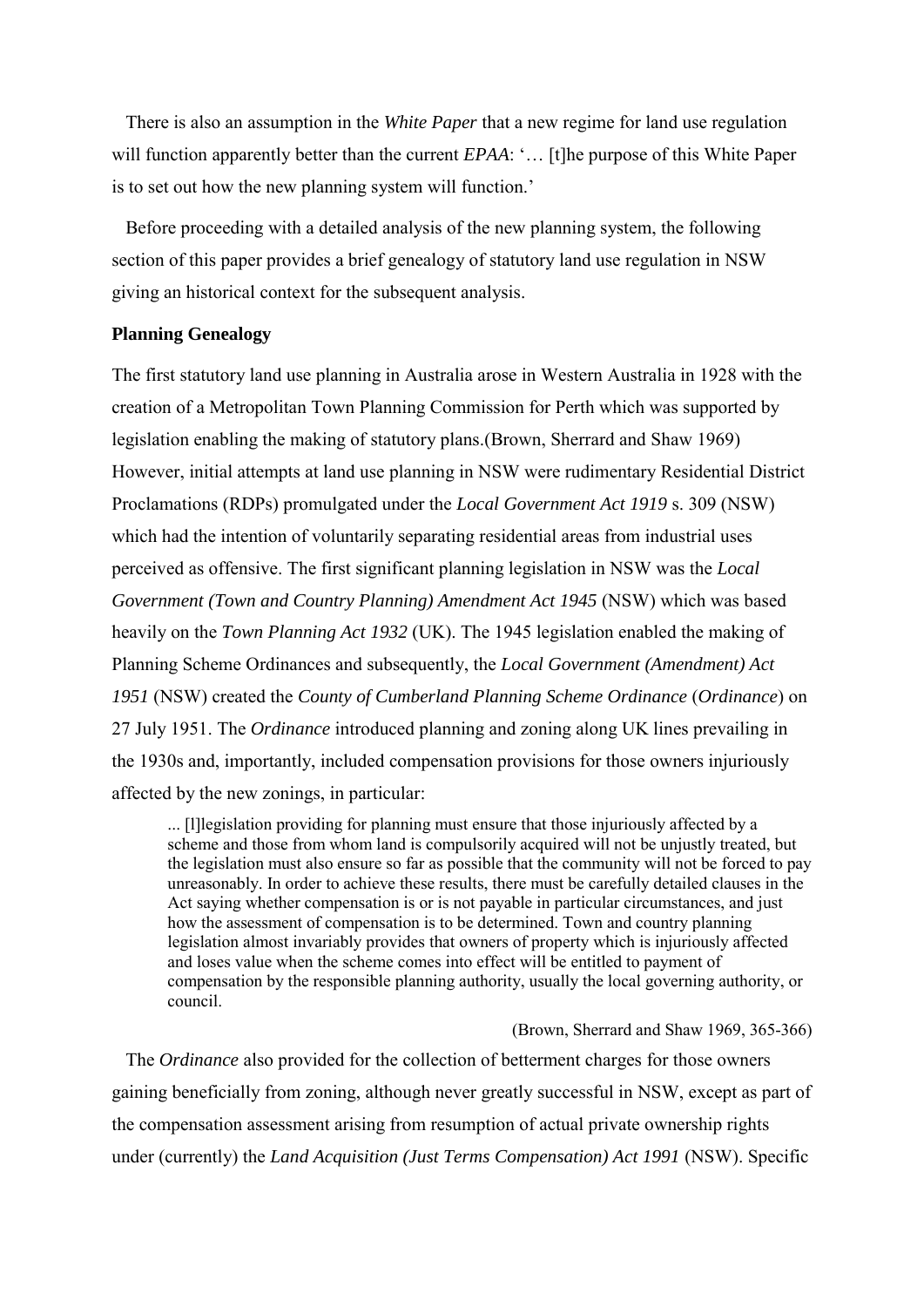provisions for betterment were also collected as an offset arising from public works, for example the construction of new railways under the *City and Suburban Electric Railways Act1915 - 1967* (NSW).

 In summary, over the ensuing 63 years since the enactment of the *Ordinance,* planning and zoning in NSW has developed, albeit still based broadly on the framework established by the 1951 *Ordinance.* Also in 1919 the notion of separating uses by the State on the grounds of public health and amenity was a paramount objective of RDPs; a feature which remains the *liet motif* of planning and zoning under the *EPAA* in 2014. Arguably, experience over recent years suggests that a move away from the obviously outdated focus on exclusory zoning is overdue; and the next section attempts to deduce from the *White Paper* how much of this will be achieved. As always, it is a truism that the 'devil is in the detail' when complex reform proposals such as the *White Paper* are promulgated for public comment.

#### **The White Paper Analysed**

Throughout the *White Paper* asserts that the new planning system is intended to embody an overarching focus on community participation, and it is intended public engagement will facilitate the development of long-term strategic plans for various parts of the State. However, the definition of a 'community' for the purposes of participation in strategic planning raises the inevitable question of how a community will be contacted and their views obtained. The definition of 'community' is always a matter of judgement. As Wells(2010) points out any judgement as to the definition 'must be an informed judgement' and not merely the selection of a comfortable cohort of individuals to garner participation easily or effortlessly. Given that communities are by their very nature dispersed (particularly in regional and rural areas), the ascertaining of community views to inform the strategic planning process will always be a difficult task. Back in 1984, Logan (1984) reported in respect of surveys of various Melbourne municipalities:

...many of the planners were sceptical about the value of efforts to involve citizens in planning decisions. Some argued that, given the relatively low level of response, the funds, time and staff resources involved in participation exercises were excessive.

 Crucially, Logan (1984) also pointed to a selectivity of responses given 'the problem of gauging the views of 'the silent majority' remained.' It is likely in the view of the authors that the problem of meaningful community participation in any new planning system in NSW will also remain unresolved. Gleeson (2011) considers the long history of earlier attempts in NSW to engender meaningful community participation is not encouraging.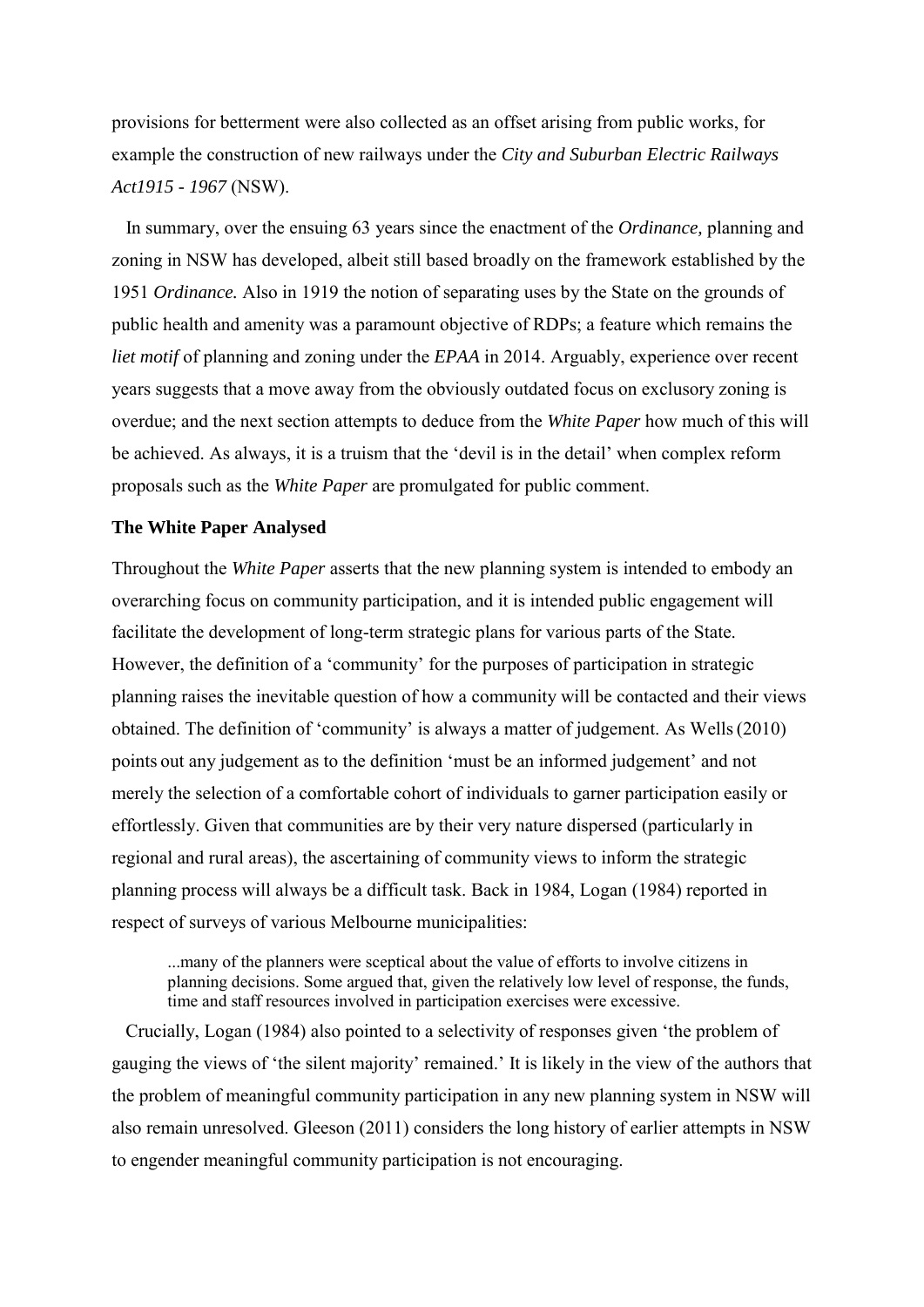However, the *White Paper* somewhat unconvincingly advises that apart from traditional methods of community engagement, the use of spatial data as a basis for community participation through ePlanning will be developed.

 Further, the *White Paper* proposes the development of '3D interactive models, development guides and online systems for the community' (DPI 2013 p.25) presumably again to facilitate participation. Yet, the proposal in the 2012 *Green Paper* (DPI 2012) for a contemporaneous Spatial Information Act was not proceeded with in the *White Paper,* notwithstanding the proposal in the *Green Paper* would have underpinned many of the stated participatory outcomes sought in the *White Paper*. Nevertheless, the existing *Surveying and Spatial Information Act 1992* (NSW) could be amended to provide a robust spatial database upon which ePlanning could be founded. However the *White Paper* is also silent as regard such an alternative.

 As stated earlier, there is a need to define the term *community*, and indeed clarification is required as to what is meant by *public interest* in the context of the various communities which constitute the population of NSW. However, useful case law has emerged since the enactment of the *EPAA* in 1979 from the Land and Environment Court of NSW in an attempt to canvas these vexed notions. Though Courts only respond to such questions from time-totime arising from litigation for a particular development at a specific site, a new planning system ought to provide an opportunity to set out statutory definitions of *community* and *public interest*. Whilst the development of innovative methods of engagement with communities through such processes as ePlanning is encouraged, such communicative development also needs to occur parallel with clarification of the definitions of *community* and the *public interest* referred to above.

 The *White Paper* (DPI 2013 p.57) lists five key legislative requirements for community participation, which are summarised below:

- A Community Participation Charter
- Community Participation Plans
- Publication of details, timeframes and contact points to facilitate community participation in a specific proposed strategic plan
- Minimum standards for exhibition of draft plans
- Minimum standards for exhibition of development proposals.

 Given strategic planning endeavours in NSW will of necessity focus on the expansion of the footprint of the Sydney metropolitan area, the *White Paper* is silent on the criteria for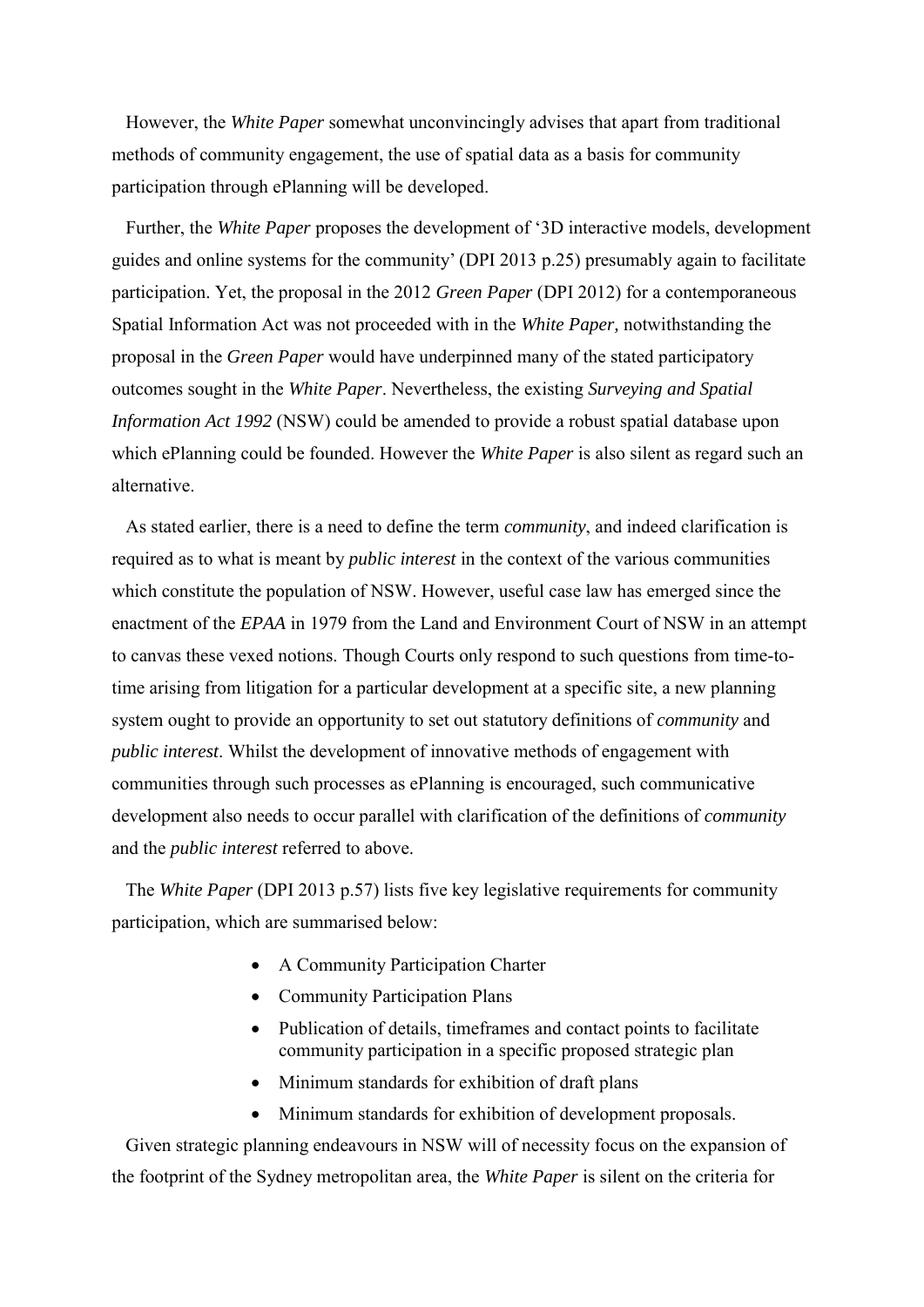future disposition of population growth which in the past has occurred in areas ill-informed as to environmental and spatial constraints. The identification of such constraints is critical when attempting to avoid localities generally vulnerable to potential flood, bushfire or other risks. There also appears to be little understanding of the limitations of energy and water reticulation needs and capacity upon the disposition of future populations.

 Crucially, the location of scarce and hence valuable arable land is not addressed, given such land which should be permanently quarantined from urban expansion. Given most residential housing growth continues to occur in peri-urban areas, the real impact of expansion of the footprint of the Sydney metropolitan area on the remaining stock of arable land in these crucial areas has not been considered in the *White Paper*. The importance of the peri-urban areas of Sydney has been described by Sinclair (2009) as: '…one of the State's food bowls. It produces \$1 billion of agricultural produce each year.' Further, Sinclair (2009) points out that such peri-urban areas are a major supplier of perishable vegetable production providing:

…91% of NSW Asian vegetable production, 90% of parsley, 82% of mushrooms, 76% of capsicum and chillies, 70% of cucumbers, 63% of basil and coriander and 61% of cabbages. The dominance of the Sydney region is also evident with poultry, nurseries, flowers and turf.

 Anecdotal evidence provided to the authors by the NSW Division of the Australian Property Institute (API) strongly suggests comparable threats to arable lands exist in the periurban areas of Brisbane, notable in the rapidly urbanising south eastern corridor, and similar threats to peri-urban food production areas surrounding Melbourne are also reported. Unsurprisingly, the majority of Australia's land mass falls within the categories of poor to moderate potential for food production with much land barely arable, Flannery (1994) recording that by the early 1990s approximately 70% of arable land in Australia was significantly degraded. Community participation in the strategic planning process as proposed in the *White Paper* will require the provision of robust data on crucial matters such as vulnerable arable lands in the peri-urban areas of Sydney. Soberly, it can be surmised the five key legislative requirements for community participation will almost certainly fail in the absence of foundational information and tools so necessary for meaningful public engagement.

 Moving forward from community participation in strategic planning, the intent of the *White Paper* in the area of development assessment is the creation of five distinct development tracks, namely: exempt, complying, code, merit and prohibited. (DPI 2013 p. 122)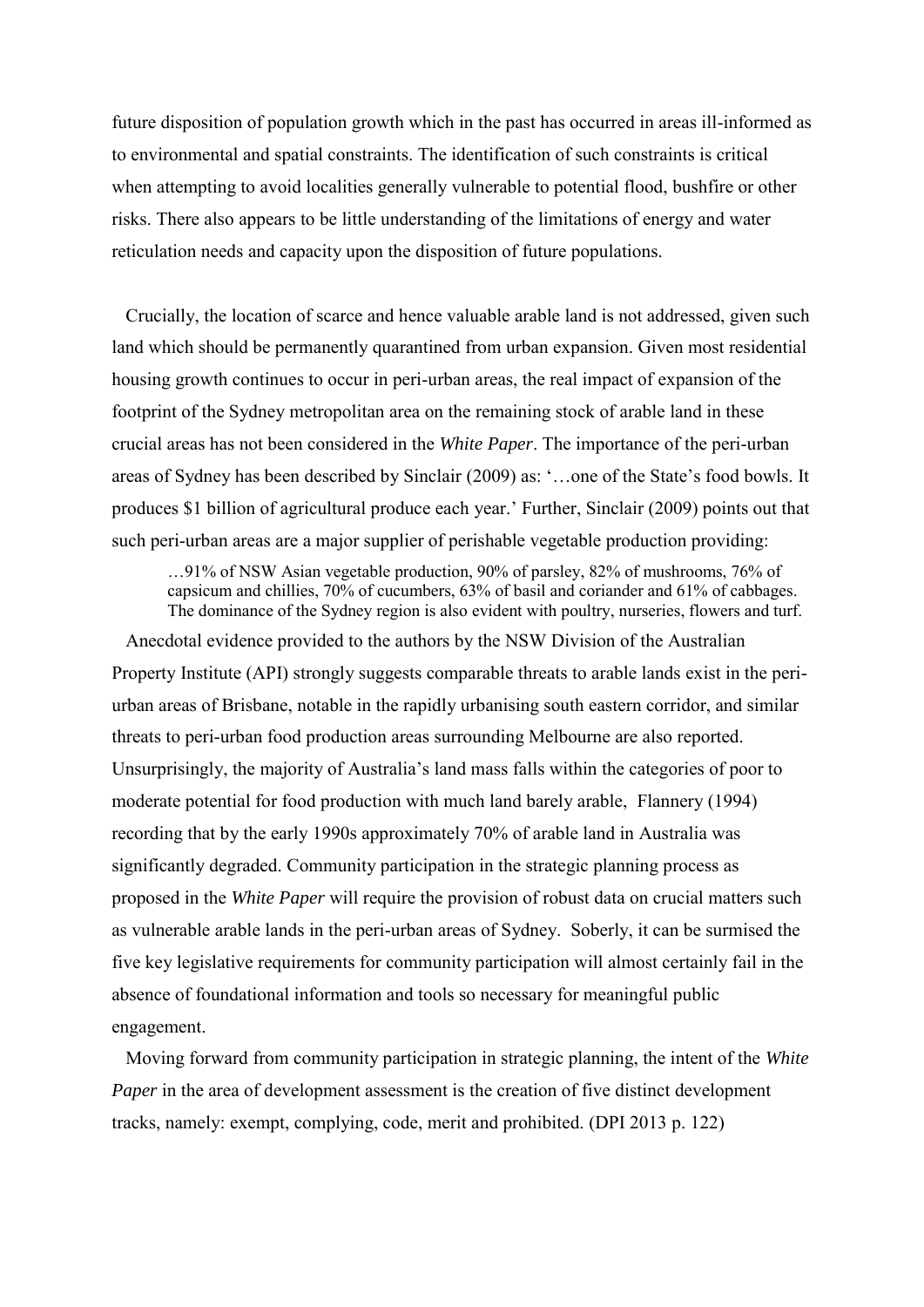The first two tracks of exempt and complying can probably be anticipated to operate reasonably well, however the third track (the code track) relies heavily on 'Model development guides' (DPI 2013 p.132) which will be available 'six months after the new planning legislation is to commence. It is a commonly held view that 'numerical standards' or 'less prescriptive' (DPI 2013 p.130) considerations will always need to be balanced in the development assessment process against site specific considerations and the unanticipated impacts upon adjoining owners and occupants. The *White Paper* advises where development complies with 'all the acceptable solutions' the Council 'cannot refuse the code assessment application.' (DPI 2013 p.130)

 In specific site situations, mechanisms such as floor space controls and total building height bonuses can facilitate the creation of larger redevelopment plots. It is difficult to understand how these common mechanisms could be utilised unless it was possible for development proposals falling within the code assessment track to be easily reclassified into the merit assessment track, within a framework of further (but meaningful) community consultation. To some extent, this issue is recognised in the *White Paper* where some code assessment applications may not necessarily 'meet one of the acceptable solutions in the development guide.' (DPI 2013 p.131)

 However, it is unclear how the criteria utilised in the earlier strategic community consultation will be developed to permit subsequent decisions on variations from the acceptable solution which are deemed 'minor.' Even where significant departures are proposed in the manner of possible 'alternative acceptable solutions' (DPI 2013 p.132), Councils can only receive comments through community consultation on those aspects that do not comply with the acceptable solutions in the performance criteria. Unconvincingly, the *White Paper states: '...Consultation is not an opportunity to revisit aspects of the* development that meet the vision and outcomes of the strategic plan.' (DPI 2013 p.132)

 Axiomatically failure to meet a crucial development criterion cannot be considered in isolation. Long experience in the Land and Environment Court of NSW suggests such a failure often exposes unsurprisingly significant interrelationships with other aspects of the development which were initially thought to comply, but rely upon the non-complying aspect to garner their own compliance. It is a failure of the *White Paper* not to have considered this aspect of code assessment.

 As regard those applications to be dealt with under the merit assessment track, where proposed development '*departs from the strategic vision'* the further community consultation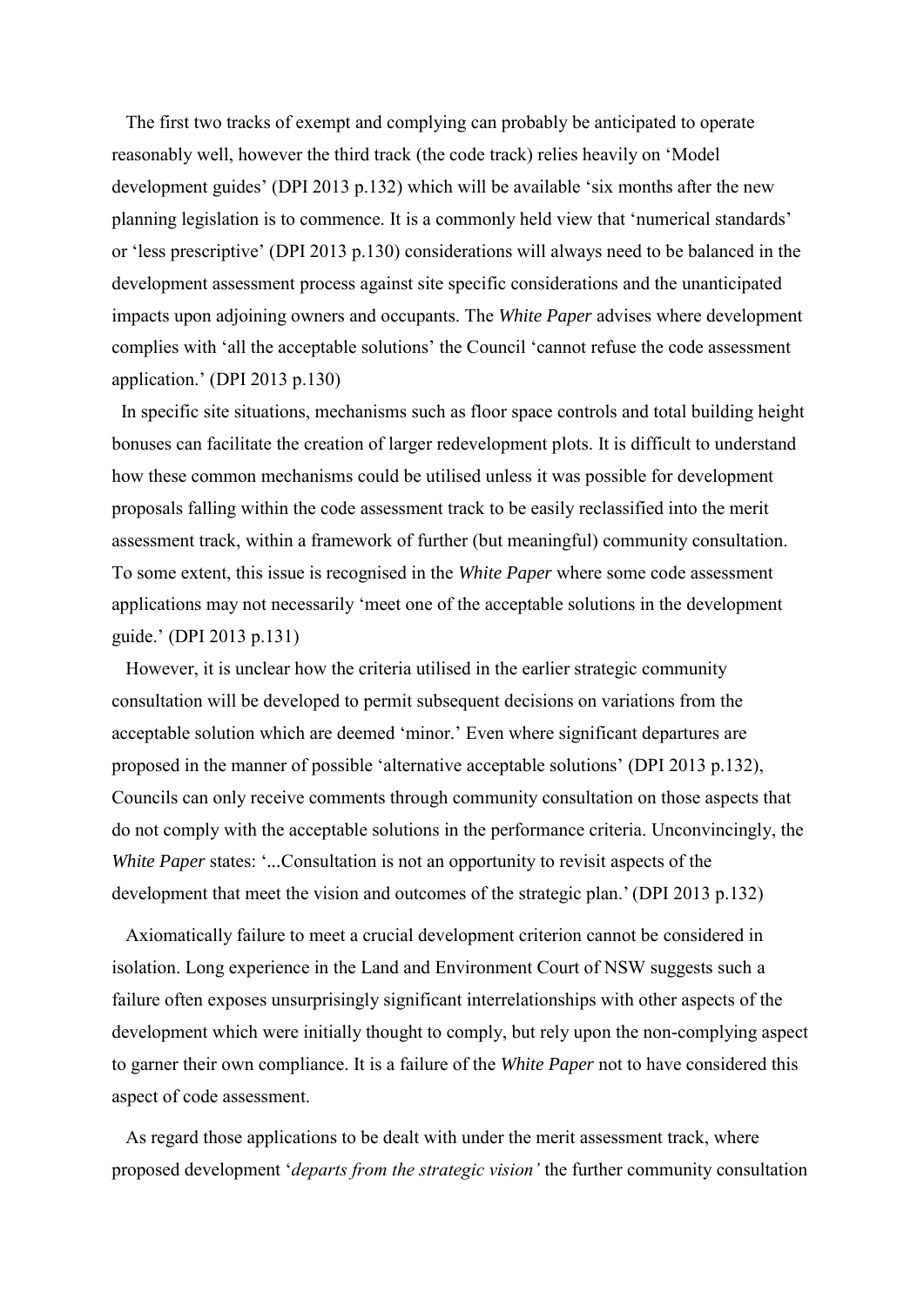on the proposal appears to suggest it can be approved, notwithstanding the significant departure from the vision because of unspecified criteria. The *White Paper* provides an incredulous example where 'a 14 storey residential flat building is proposed in an area where only nine storeys has been agreed' (DPI 2013 p.135). In this example the *White Paper*  indicates such a proposed development could be approved by Council through an unspecified 'streamlined development assessment' because of 'significant public benefit' such as open space or a childcare facility presumably within the development footprint. This example mocks any credible prospect of community participation in strategic planning, and surely disadvantages the impacted community due to the uncertainty surrounding the permissibility of what is in effect impermissible development.

 As regard those projects falling within the category of State Significant Development (SSD), the *White Paper* states these applications will continue to be assessed as present (DPI 2013 p.138). Anecdotal evidence provided to the authors indicates the SSD category continues to be widely regarded with unease and problematic with little prospect for greater transparency.

 A further class of development is those infrastructure and government activities currently captured by *Part 5*, *EPAA* for which environmental impact assessment is undertaken by the agency (whether public or private) and will continue to be undertaken 'under the new planning system, self-assessments.' (DPI 2013 p.142) Also, self-assessment of submissions received by the agency from the impacted community arising from public exhibition of the required Review of Environmental Factors (REF) and other community consultation will also continue unchanged. Anecdotal evidence provided to the authors by the API indicates some government infrastructure proponents fail to acknowledge numerous factual errors in their REF, and hence fail to comply with the mandatory requirements of *cl.228*, *Environmental Planning and Assessment Regulation 2000* (NSW). There is also evidence some proponents such as Transport for New South Wales (TfNSW) have failed to comply with the minimum public consultation period of 21 days under *State Environmental Planning Policy (Infrastructure) 2007*, and not less than 30 days under s.115Z, *EPAA*.

 The continuation of the existing process of self-assessment of the merits of proposals by proponent agencies and the subsequent issuing of consent by proponents to themselves under *Part 5 EPAA* again mock the overriding intent of the new planning system to 'promote cooperation and community participation'. (DPI 2013 p.6)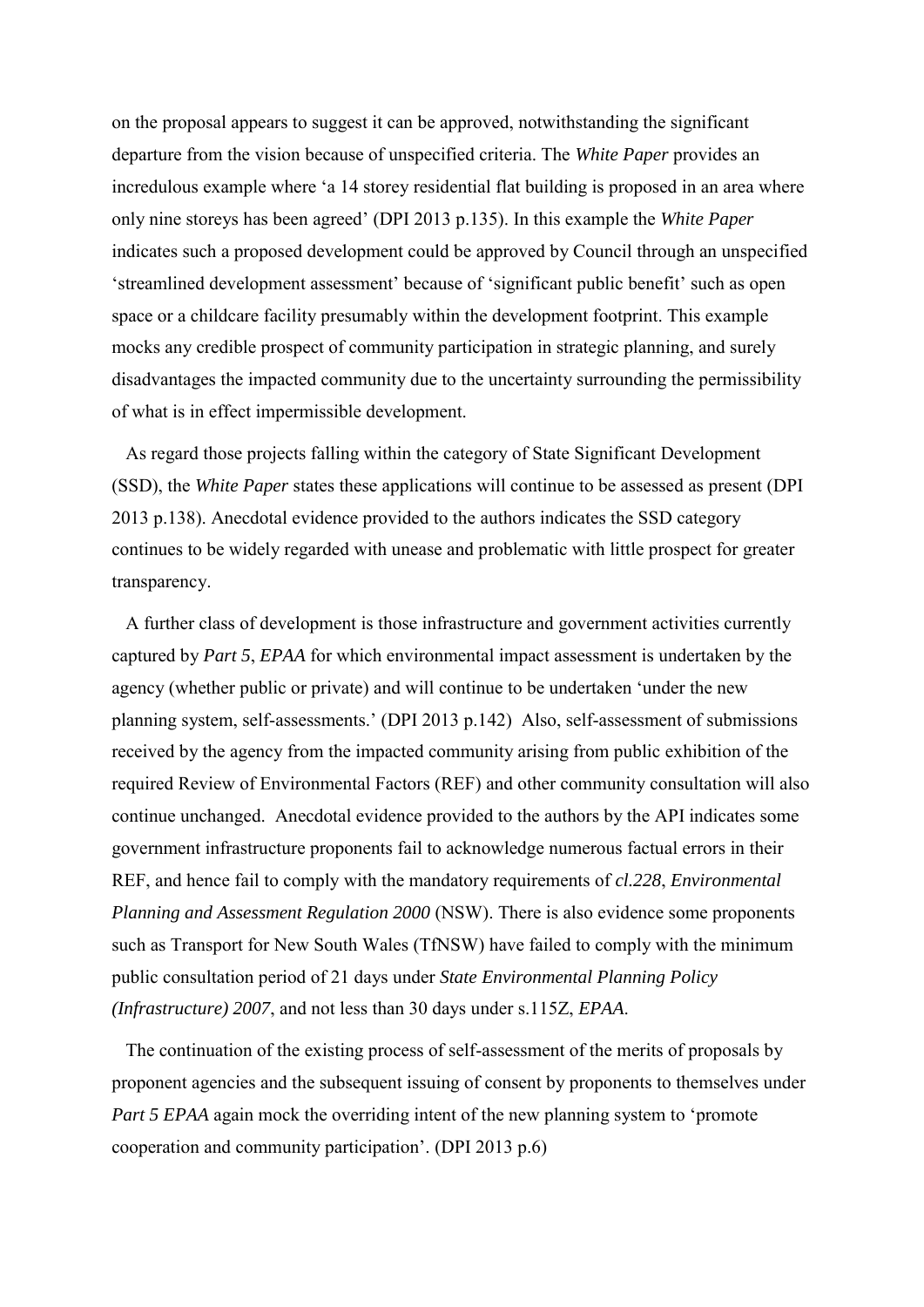In a final body blow to community participation, the *White Paper* proposes a new class of development assessment for major public and/or private projects to be known as Public Priority Infrastructure (PPI). In a bizarre statement, the *White Paper* advises PPI projects 'will be approved at the outset' (DPI 2013 p.152) and 'without the need for further planning approval.' (DPI 2013 p.171) It is unclear how these projects will be exposed to public consultation given the PPI project will be already approved once declared, and arguably the internal environmental assessment process would appear to be minimal.

 The final section of this paper provides some concluding remarks about the *White Paper,*  and some observations about the future of the proposed planning and zoning system.

#### **Concluding remarks**

The *White Paper* has provided a window on the desires of the NSW government to overhaul the existing planning and zoning system in NSW, through the repeal of the *EPAA* and the creation of new legislation. On 23 September 2013 it was reported (Daily Telegraph 2013) Cabinet had resolved to:

...defer planning reforms and send Mr. Hazzard back to the drawing board, saying he should work with key ministers and bring back a proposal on how the Coalition was actually 'returning power to local communities' as the Coalition had agreed to do at the 2011 election.

 On 19 September 2013, Minister Hazzard released a statement advising: '... [t]he NSW Government has listened to the community and local council and a number of changes to the Planning Bill 2013 are currently being drafted.'

 The Sydney legal firm Allens (2013) in its client newsletter of 19 November 2013 summarises the overall proposal as follows:

... [t]he focus on strategic planning, the elevation of economic outcomes in the planning principles described in the Bill, and the introduction of code assessable development are a clear policy driven departure from the current regime.

 Subsequently, the new legislation was significantly amended by the Legislative Council in late November 2013, returned to the Legislative Assembly and those amendments were considered by the Minister over the 2013-2014 Parliamentary recess. Perhaps, the existing *EPAA* may now be amended given the long experience of the community, local government and the Courts in dealing with the 1979 legislation which, beyond question, requires updating but perhaps not repeal. The foregoing analysis of the *White Paper* revealed a shortfall in expectations as regard community participation in not only the much lauded strategic planning level, but also in the new development assessment process. It was not unexpected that opposition arose to the falsehood of community participation as proposed in the *White*